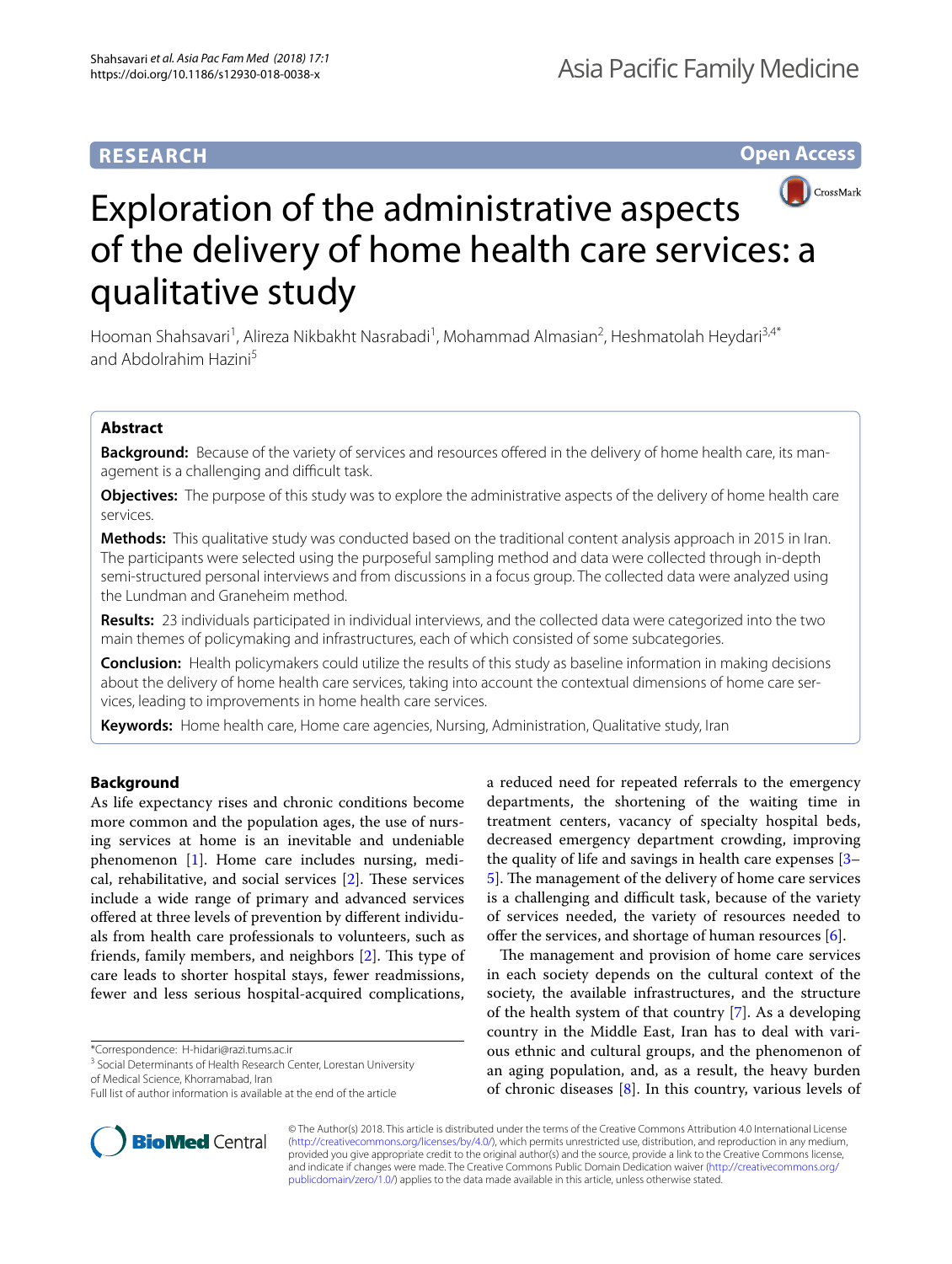health services are ofered to the society by universities of medical sciences in each province [[9\]](#page-6-1).

In Iran, nurses will be licensed to establish nursing counseling and nursing services institutes by the Ministry of Health and Medical Education. In these institutions, diferent groups of medical professionals can serve at different levels of primary, secondary and tertiary prevention and care alongside each other, based on the needs of the patients and their families. The technical team includes general practitioners and specialist doctors, and the nursing team, includes nurses at diferent levels of education (B.Sc., M.Sc., and Ph.D.), operating room and anesthesiology technicians, medical emergency technicians, rehabilitation technicians, and psychologists at diferent levels of education, with valid certifcate provide specialized services based on their felds in home nursing care centers. Non-technical members of the centers include nurse-aids and practical nurses or nurse assistants who have received a valid certifcate of basic services from non-university centers and have the competence to provide basic services to clients [\[10](#page-6-2)]. Managing and coordinating the process of providing services to clients via home care centers is the responsibility of qualifed nurses. Nurses are not licensed to prescribe medications in the Iranian health system [[11\]](#page-6-3). Additionally, terminally ill patients rarely receive their health services from home care institutes, and most of them are hospitalized during the last days of their lives and pass away in hospitals [\[5](#page-5-3)]. Managing the provision of home care services is difficult and challenging due to the diversity of services ofered, the variety of resources required to provide services, and labor shortage. The diversity of patient needs, the qualifcations of caregivers, the high workload of caregivers, the diverse demands made on the organization, the long distances that the caregivers have to travel to the residences of the patients are among the factors that make the provision of home nursing services challenging [[12](#page-6-4), [13](#page-6-5)]. According to some studies, home care services in Iran face a number of challenges, including deficiencies in policymaking, lack of resources, incomplete guidelines, the fact that there is inadequate familiarity with this type of care in the society, and the lack of adequate regulations and directives on how to provide home care services [\[13](#page-6-5), [14\]](#page-6-6).

Naturally, proper planning is required for home care, and before planning, it is necessary to investigate the target phenomenon from diferent management perspectives, so that its various dimensions are well understood, so that the stakeholders can have a deeper understanding of the target phenomenon in order to make the right decisions. Therefore, given the absence of a study in this regard and the long-term experiences of the authors in providing home care services, it seemed that conducting a qualitative study could help in achieving a deep understanding of this phenomenon.

#### **Objectives**

This study aimed to explore the administrative aspects of the delivery of home health care services.

## **Methods**

## **Design**

This qualitative study, which had a content analysis approach, was conducted in 2015 in Iran. It was attempted to achieve maximum variability and enroll information-rich participants in order to signifcantly facilitate an in-depth study and to advance toward the core objectives. Therefore, nurses, physicians, caregivers, policymakers, patients and their families that were familiar and had experience with home health care were selected using the purposeful sampling method. The inclusion criteria were: having adequate experience in the provision of home health care, being communicative and expressive, and being willing to participate in the study.

#### **Data collection**

Data were collected through in-depth semi-structured individual interviews and from discussions in a focus group. All the interviews were conducted in a quiet and private place and were recorded using a digital voice recorder. The guiding questions of the interview were as follows: "Can you talk about home health care? What do you think about home nursing care? How should home health care be directed?" During the interview, exploratory and probing questions were asked from the interviewees to clarify the issues. At the initial stages of the study and during interviews, the research questions were semi-structured, but over time, the questions became more structured. Sampling and interviews continued until saturation was achieved  $[15]$  $[15]$ . The duration of each face-to-face interview was between 20 and 40 min. In order to obtain richer data and obtain data from group discussions, a session of the focus group was held.

#### **Data analysis**

Based on the views of Lundman and Graneheim, data analysis was conducted simultaneously with the interviews [[15\]](#page-6-7), such that immediately after each interview, the statements were written down by hand and typed verbatim. Next, the handwritten texts were studied several times and the initial codes were extracted. After that, related codes were merged based on their similarities and diferences, categories and themes were formed, and fnally the concepts that were hidden in the data were extracted.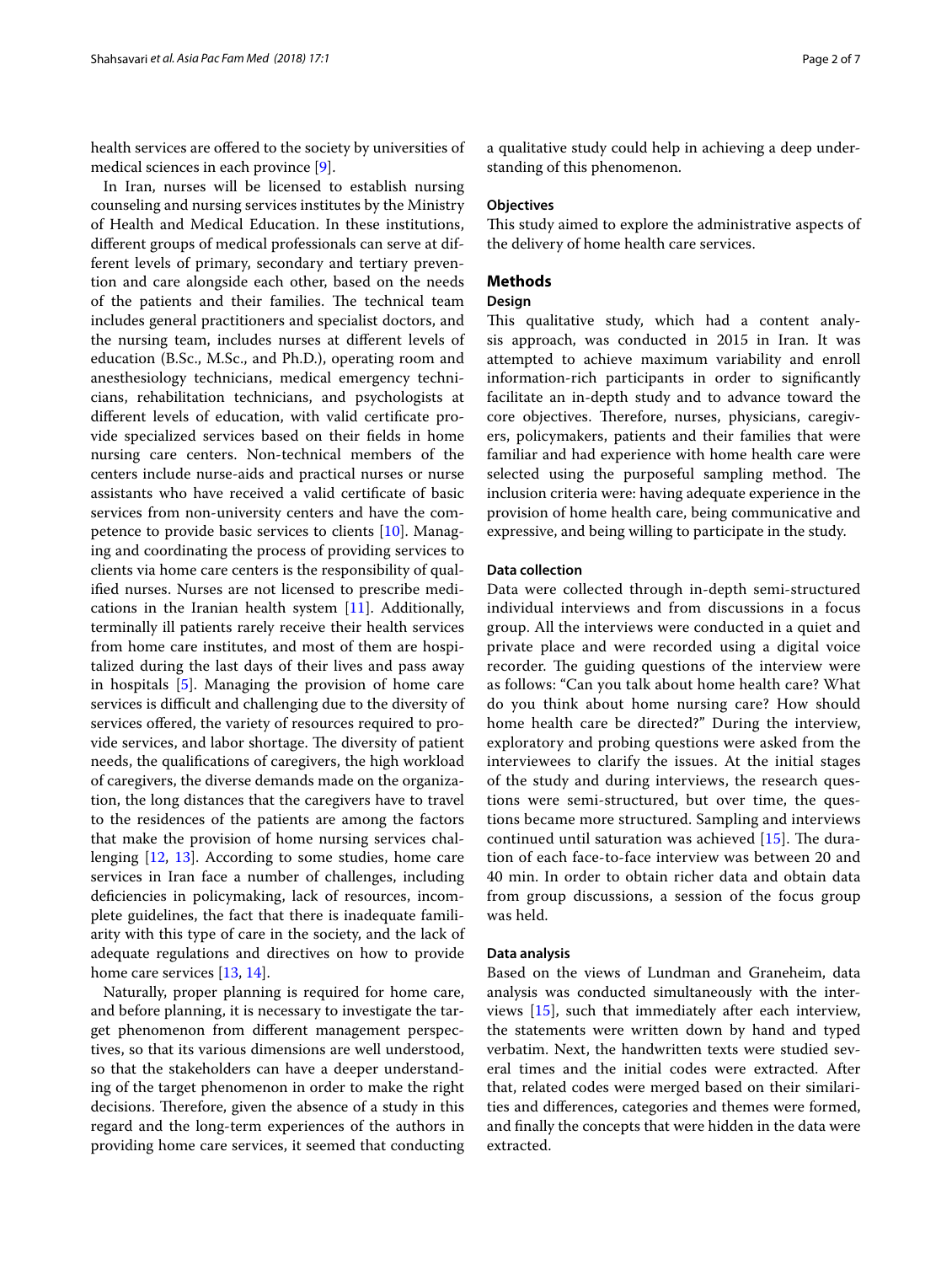## **Trustworthiness**

Based on the views of Lincoln and Guba, in order to ensure the accuracy and reliability of the data, the criteria of credibility, confrmability, and trustworthiness were used [[16](#page-6-8)]. For this purpose, the researcher had long-term contact with the participants. After the initial analysis, the codes were discussed with the participants to ensure their accuracy, and if the codes were not consistent with the views of the participants, corrections were made, so that the researcher and the participants reached agreements on the codes. Furthermore, discussions were held among the members of the research team to reach agreements on the selected codes and the categories and themes that had emerged. The participants in the study greatly varied in terms of age, gender, educational attainment levels, work experience, length of their work experience, and the type and location of their occupations during their careers.

#### **Ethical considerations**

This study was examined by the ethics committee of the Tehran University of Medical Sciences and received a written permission with the code of IR.TUMS. REC.1394.175. Written informed consents were obtained from the participants.

#### **Results**

23 individuals were interviewed in person, including 11 men and 12 women. One of the participants was interviewed three times and another participant was interviewed twice. Overall, 25 individual interviews were performed. The participants in the focus group were 7 individuals including 5 men and 2 women.

After data analysis, data were placed in the two main themes of policymaking and infrastructures, each of which consisted of some subcategories (Table [1](#page-2-0)).

#### **Policymaking**

The analysis of the data showed that methods of policymaking could affect the offering of health services to the clients. This theme itself consists of the three categories of using multidimensional management in the structure of the health system, taking account of the role of nurses as the axis of the home care team, the necessity of community orientation in the health system.

# *Using multidimensional management in the structure of the health system*

The analysis of the data indicated that the participants mentioned that physician-centrism is a barrier to the development of home nursing care. In this regard, a nurse practitioner active in the policymaking feld stated that

# <span id="page-2-0"></span>**Table 1 The classes and subclasses of the dimensions of home care**

| <b>Main categories</b> | <b>Subcategories</b>                                                        |
|------------------------|-----------------------------------------------------------------------------|
| Policymaking           | Using multi-dimensional management in the<br>structure of the health system |
|                        | Nurse as the axis of the home care team                                     |
|                        | Community orientation in health system                                      |
| Infrastructure         | Readiness of the Social context                                             |
|                        | Societal understanding of home care                                         |
|                        | Societal understanding of nurses                                            |
|                        | The views of professionals regarding home<br>care                           |
|                        | The coverage of the services by universal<br>insurance                      |
|                        | Suitable electronic communications                                          |
|                        | Adequate knowledge of home care                                             |
|                        | The training of professionals                                               |
|                        | The training of the patients' families                                      |
|                        | Inter-professional cooperation                                              |
|                        | Inter-sectoral cooperation                                                  |

"... There are negative views regarding home care, *and the reason is that the medical system is physi*cian-centrist.... They think their wallets would suf*fer…." (Participant number 5).*

## *Nurses asthe axis of home nursing care*

The analysis of the data indicated that one of the most important members of the home care team is the nurse. In this regard, a specialist physician stated that

*"… the nurse knows more about the patient's problems than other members of the health care team, because he/she spends more time with the patient, and it is the nurse that can act as the guide for the health care team…." (Participant 5).*

#### *Community orientation in the health system*

Data analysis showed that, to enrich home nursing care, it is necessary that the health system does not limit health services to the hospital.

In this regard, one of the instructors emphasized the importance of the provision of health services at the level of the community, and stated that

*"…If the intention of the health system is to break this cocoon, sitting at health and treatment centers and expecting to be able to do something is useless, …" (Participant 4).*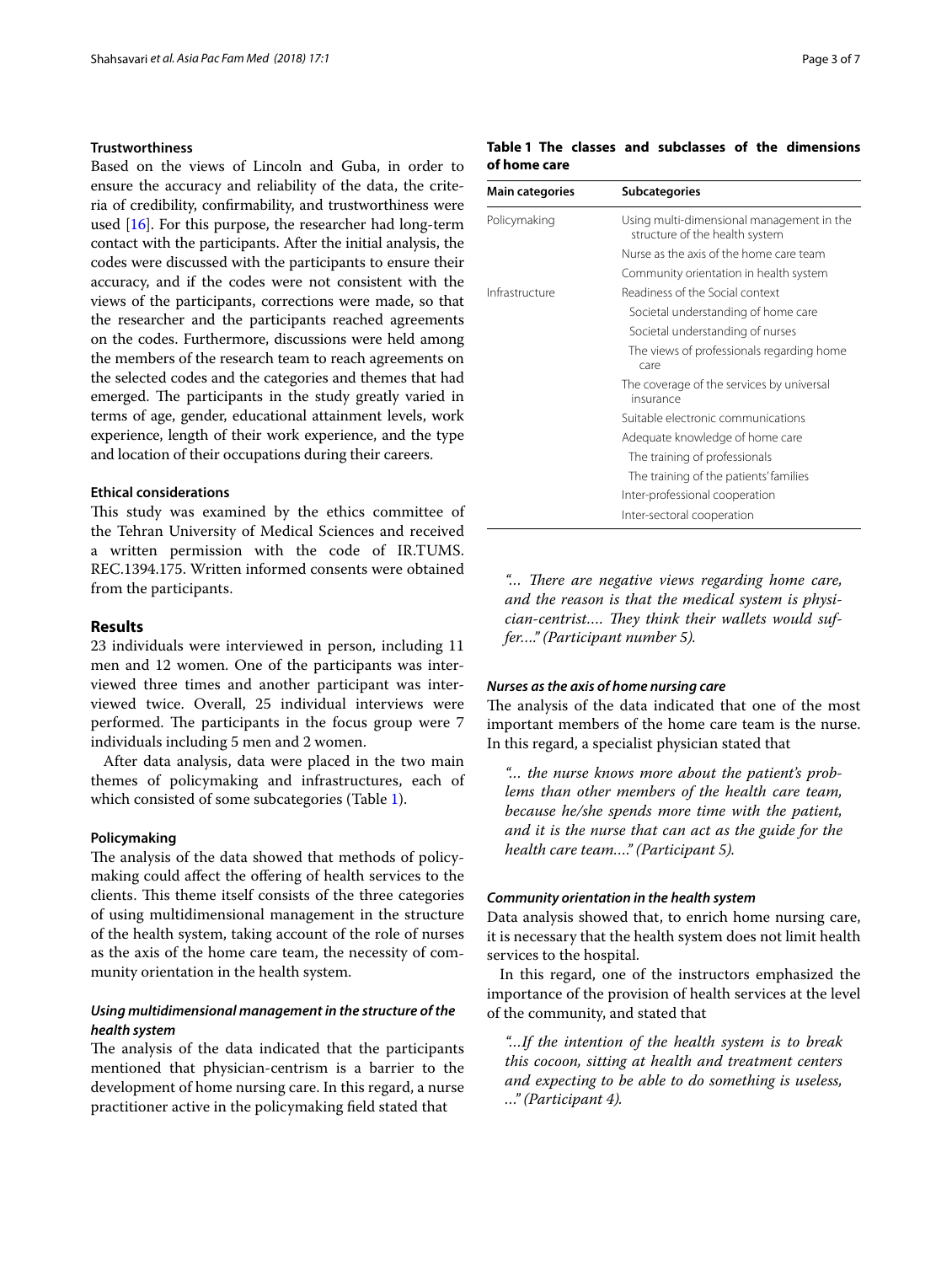## **Infrastructures**

In order to reach the goals, some factors play a fundamental and basic role, and the activities of the other parts of the system depend on the correct functioning of these factors. This theme consists of six categories including, readiness in the social context, the coverage of the services by universal insurance, suitable electronic communication infrastructures, adequate knowledge, inter-professional and inter-sectoral cooperation for the provision of home nursing care.

## *The readiness of the social context*

Data analysis suggested that social class, economic and cultural status, beliefs, norms, and the understanding of members of the society regarding home nursing care services can directly infuence the extent to which families take advantage of home care, and the way these services are ofered, and can facilitate or hinder the progress of home nursing care programs.

*Social perception of home care* Data analysis showed that society's understanding and interpretation of home nursing care could afect the modes of utilization of home care. In this regard, a physician in charge of an institute ofering home nursing care stated that

*"… ultimately you may culturally reach conclude that if you receive such a service at home, it is less costly for you, less troublesome, and more convenient, and your dignity and respect is preserved…" (Participant 9).*

*Society's perception of the nurses* The participants in this study believed that, for the provision of home care to flourish, it is necessary that members of society have a positive view towards the nurse, and consider him/her as an educated, qualifed, reliable person who is efective in the patient's recovery process. In this regard, one of the participants stated that

*"…. People think that nurses can only perform injections and infusions… Unless we represent the nurse as a professional… a medical professional, who is as skillful as a G.P… home care will not be successful …" (Participant 2).*

*The viewpoints of practitioners towards home care* The participants in this study believed that the interpretation of specialists regarding the benefts of home care, the extent to which they trust the process of the provision of home nursing care services, and their cooperation in recommending home nursing care to patients and their families could play an important role in the success of home care programs.

In this regard, a professional active in the feld of home care states

*"… doctors prefer patients to remain in the hospital because of the fnancial benefts …." (Participant 8).*

#### *Coverage of home care services by universal insurance*

Data analysis indicated that home care involves high costs and the coverage of home care by universal insurance is benefcial. In this regard, one of the participants talks about the benefts of home care services being covered by insurance companies:

*"… If insurance companies cover a percentage of the costs, people won't turn to illegal centers … and [these services] become regulated…" (Participant 5).*

*"…the coverage of home care services by universal*  insurance has been emphasized by the WHO..." (The *Focus Group).*

# *Suitable electronic communications*

Data analysis suggested that if good communication systems are available, home care providers (nurses, caregivers, etc.) can easily keep in touch with the other members of the care team, and provide the services needed by the patient quickly.

## *Adequate knowledge of home care*

Data analysis showed that a factor that can afect the provision of home nursing care is academic training in universities and the training of families when they need home nursing care.

*The training of professionals* Data analysis emphasized community-oriented training of the nurses, which can be included in the educational curriculums. In this relation, a specialist physician says that home care nurses should be better versed and more skillful in the services they provide than hospital nurses and states

*"… All training programs for nurses should be changed.… Since the equipment and the setting are no longer clinical, and the nurse must provide a totally diferent type of service to society …" (Participant 2).*

*Training the patient's family* The participants believed that, before starting the home nursing care services, it is necessary that the patients and their families receive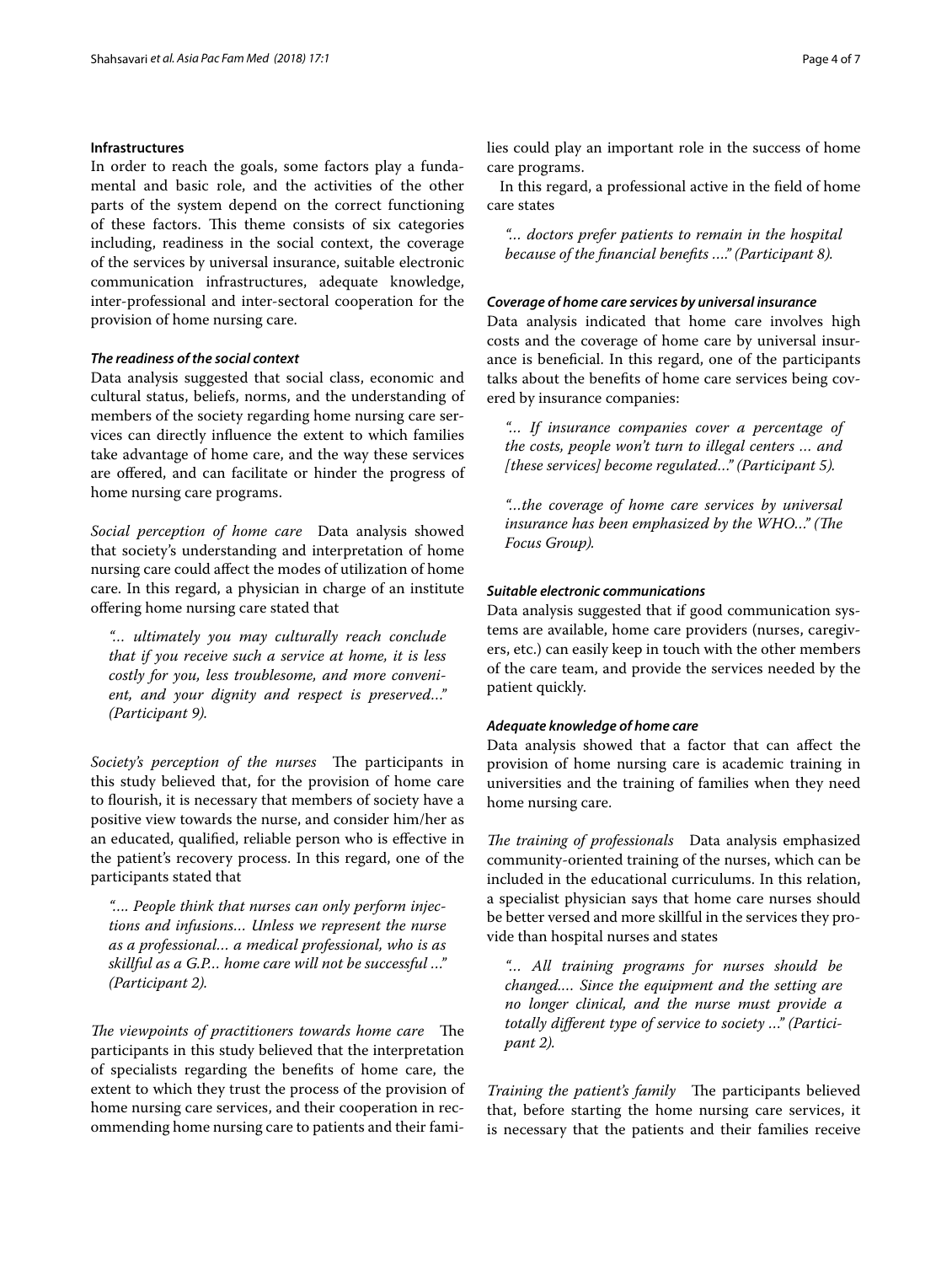general training from the center providing home care services, so that family members will be able to participate in the care of the patient and as a result, the costs can be reduced.

## *Inter‑occupational cooperation*

Data analysis showed that home care involves teamwork, and it is necessary that diferent health professionals cooperate to provide services to the patient. A nurse stated

*"… No one can be an expert in all felds.… For example, a patient might develop bedsores.… I may not have adequate information and knowledge about bed sores, then I should consult my colleagues.…" (Participant 7).*

#### *Inter‑sectoral cooperation*

Data analysis showed that it is essential that various organizations should contribute to health care efforts. One of the participants said:

*"… Municipalities should cover home care services. Health services belong to municipalities…" (Participant 2).*

#### *The management of the provision of home nursing care*

Data analysis suggested that setting and making use of proper criteria for the recruitment of personnel, the management of fnancial resources, and the care process are factors that can contribute to the success of home nursing care.

*Factors related to human resources* Data analysis indicated that it is necessary that home care institutes take great care in the recruitment and hiring of the needed work force, so that they can hire qualifed and experienced individuals that can provide appropriate and satisfactory services to the patients. In this regard, the manager of a home care center says

*"… Our nurses should be able to perform catheterization, gavage, nasogastric intubation, ECG, injections, and venipuncture.…" (Participant 9).*

*Financial resources* Data analysis showed that fnancial turnover is a vital component of every organization, such that proper and regular auditing can help the progress of the organization, and leads to the satisfaction of the employees and customers. In this regard, a nurse active in policymaking said about the importance of tarif regulations:

*"… Tey can classify it. … An elderly patient who has Alzheimer's must pay more than a patient who is alert and not an invalid. … Based on this, they can give us a range, for example from three hundred to four hundred and ffty dollars…" (Participant 6).*

A nurse ofering home care services said,

*"… Minimum and maximum rates should be set…" (Participant 7).*

A nurse active in policymaking said,

*"…Some individuals work on a part-time basis and*  are not full-time employees. ... They are in fact *contractors …. A large part of the tarifs belongs to them. …" (Participant 16).*

#### *The process of the provision of home nursing care services*

Data analysis showed that, in the provision of home nursing care, it is essential that the admission process, the provision of care services, and the evaluation of the provided services should be done based on specifc and predetermined plans and programs.

*"… After taking the history of the patient and considering all the obtained information, a specifc protocol is prepared for the patient…." (Participant 14).*

## **Discussion**

In this study, data analysis revealed that policymaking and infrastructures could be two vital factors in the management of the delivery of home health care services.

In the policymaking dimension, community orientation of the health system is among the factors that can affect home care  $[17]$  $[17]$ . Therefore, it is necessary that policymakers propel the health system towards communitycentered services. Another factor in the policymaking dimension that can help with the advancement and promotion of home care programs is the use of multi-dimensional management in the administration of the health system, such that the health system takes advantage of the capacities of competent experts at various management levels. In this regard, the World Health Organization has mentioned that physician-centrism in the management of health systems is a grave challenge [\[18](#page-6-10)]. According to the WHO, if the health systems want to be able to adequately respond to the health needs of the society, they must be aware of the role that nurses and midwives play in these systems [\[18](#page-6-10)].

A key member of the home care team is the nurse [\[19](#page-6-11)]. Therefore, it is necessary that the needed arrangements be made for the recruitment and employment of the needed work force.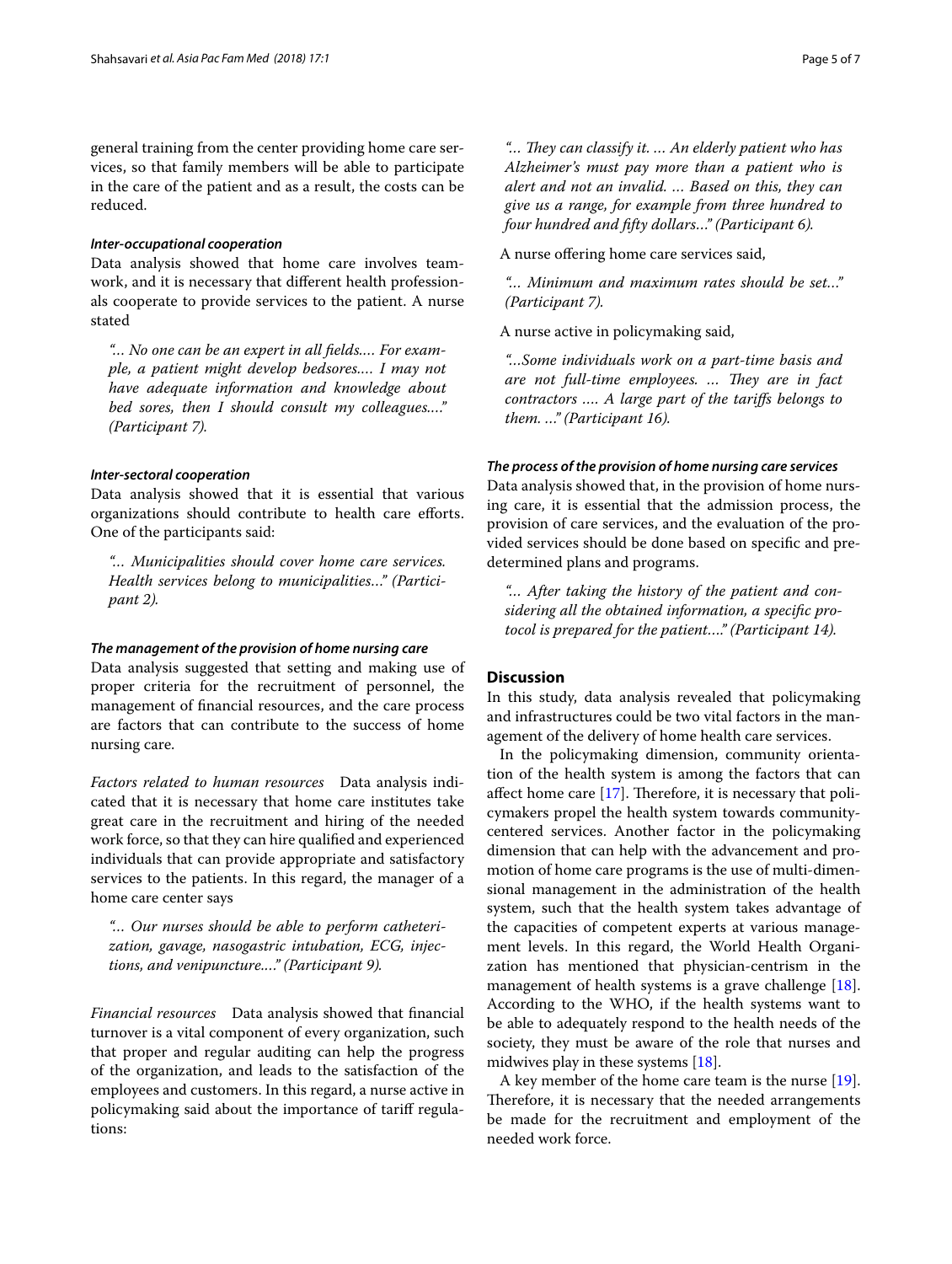One of the factors that can play an important role in the provision of home care services is the coverage of home care services by universal health insurance. WHO has emphasized the by universal insurance coverage and the reduction of the payments that people make to receive health services, which is a movement that is represented by the expression Universal Health Coverage (UHC), according to WHO [\[20](#page-6-12)]. In this regard, lack of insurance coverage and traditional management causes people to receive these services from unlicensed institutes and caregivers [\[21](#page-6-13)].

Educating and training health, nursing, and medicine graduates in providing services outside treatment centers is a vital dimension  $[22]$  $[22]$ . Therefore, educational institutes should include courses on home care for various groups of health graduates, especially nurses, to prepare them for working in communities.

One infrastructure that is necessary for the provision of home care services is inter-sectoral and inter-occupational cooperation. The provision of home care services involves teamwork [\[23](#page-6-15)], on the other hand, cooperation and coordination between hospitals and home care teams are undeniably crucial, and can help reduce readmissions and improve service quality.

Another important infrastructure is the existence of executive and administrative protocols for the provision of home care services, which can help with the organization of home care services, the recruitment of human resources, the estimation of the fees and the costs, and the design of the care process  $[24]$  $[24]$ . These protocols can help with the assessment of the needs of the clients and their economic and financial status  $[25]$  $[25]$ . Therefore, given its own economic, social, and cultural condition and its health system, each country should compile standard instructions for the provision of home care services.

## **Limitations**

This was a qualitative study conducted on a limited population and generalizations from this study may not be easily feasible.

#### **Conclusion**

It is necessary to transform the delivery of home health services from treatment-centrism to community orientation. In addition, taking account of contextual dimensions, such as the insurance coverage of home care services, the use of pre-determined protocols, improvements in inter-occupational cooperation, and the use of the capacities of other organizations are vital elements for the management of the delivery of home health care services.

#### **Authors' contributions**

Study design: HH, HS, ANN, Data collection: HH, Data analysis: HH, HS, ANN, Study supervision: ANN, AH, Manuscript writing: HH, HS, Critical revisions for important intellectual content: ANN, AH. Translation into the English language: MA. All authors read and approved the fnal manuscript.

#### **Author details**

<sup>1</sup> Department of Medical-Surgical Nursing, School of Nursing and Midwifery, Tehran University of Medical Sciences, Tehran, Iran.<sup>2</sup> School of Medicine, Lorestan University of Medical Sciences, Khorramabad, Iran.<sup>3</sup> Social Determinants of Health Research Center, Lorestan University of Medical Science, Khorramabad, Iran. 4 Department of Community Health Nursing, School of Nursing and Midwifery, Lorestan University of Medical Sciences, Khorramabad, Iran.<sup>5</sup> Department of Home-based Palliative Care, ALA cancer prevention and control of charity center (MACSA), Tehran, Iran.

#### **Acknowledgements**

The authors would like to profusely thank all individuals who supported and helped them in conducting this study.

#### **Competing interests**

The authors declare that they have no competing interests.

#### **Availability of data and materials**

The audio and text fles of the individual interviews and focus group discussions are available on request.

#### **Ethics approval and consent to participate**

This study was considered by the ethics committee of the Tehran University of Medical Sciences and received a written permission with the code of IR.TUMS. REC.1394.175. Written informed consents were obtained from the participants.

#### **Funding**

This manuscript was extracted from a PhD dissertation that was supported and funded by the Tehran University of Medical Sciences, Iran, with the Grant Number 9121199005.

#### **Publisher's Note**

Springer Nature remains neutral with regard to jurisdictional claims in published maps and institutional afliations.

Received: 2 December 2017 Accepted: 16 January 2018 Published online: 24 January 2018

#### **References**

- <span id="page-5-0"></span>1. World Health Statistics. Noncommunicable diseases: World Health Organization; 2014, [https://www.who.int/…/ncds-country-profles-eng.](https://www.who.int/%e2%80%a6/ncds-country-profiles-eng.pdf) [pdf.](https://www.who.int/%e2%80%a6/ncds-country-profiles-eng.pdf) Accessed 10 Feb 2015.
- <span id="page-5-1"></span>2. Woolhandler S, Campbell T, Himmelstein DU. Costs of health care administration in the United States and Canada. N Engl J Med. 2003;349(8):768–75.
- <span id="page-5-2"></span>3. Xiao R, Miller JA, Zafrau WJ, Gorodeski EZ, Young JB. Impact of home health care on healthcare resource utilization following hospital discharge: a Cohort Study. Am J Med. 2017. [https://doi.org/10.1016/j.](https://doi.org/10.1016/j.amjmed.2017.11.010) [amjmed.2017.11.010.](https://doi.org/10.1016/j.amjmed.2017.11.010)
- 4. Han SJ, Kim HK, Storfell J, Kim MJ. Clinical outcomes and quality of life of home health care patients. Asian Nurs Res. 2013;7(2):53–60.
- <span id="page-5-3"></span>5. Heydari H. Home-based palliative care: a strategy for keeping intensive care unit beds vacant. Int J Community Based Nurs Midwifery. 2016;4(2):186–7.
- <span id="page-5-4"></span>6. Benzarti E, Sahin E, Dallery Y. Operations management applied to home care services: analysis of the districting problem. Decis Support Syst. 2013;55(2):587–98.
- <span id="page-5-5"></span>7. Steven L, Elizabeth M, Bruce L, Robert JR, Barbara AM, Rodney H, et al. The future of home health care: a strategic framework for optimizing value. Home Health Care Manag Pract. 2016;28(4):262–78.